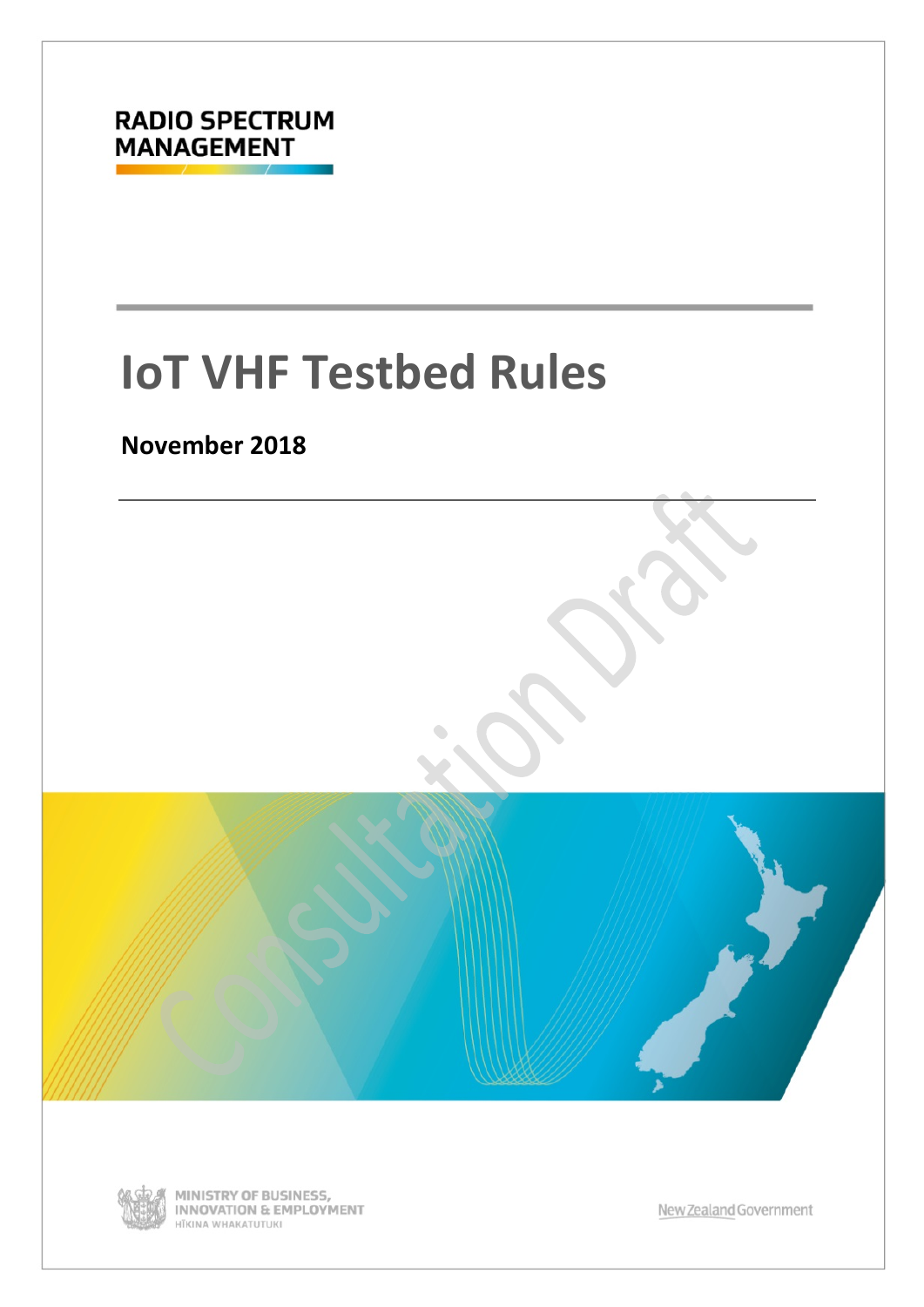### **Purpose**

This document describes a fixed term licensing arrangement for the use of Internet of Things (IoT) devices in the upper VHF band (210 – 220 MHz). Licences for using this band for IoT deployment are available by applying through Approved Persons<sup>[1](#page-1-0)</sup>, similar to the way that other radio licences are applied for.

# **Background**

Ministerial decisions were undertaken in 2016 about reusing the former analogue television VHF band III block of spectrum (174 – 230 MHz) for new usages. It was provisionally agreed that 10 MHz of spectrum between 210 and 220 MHz has been set aside for the use as an IoT test bed. The aim of this IoT test bed is to provide an additional block of spectrum for IoT use, particularly to facilitate trials of non-standardised IoT ecosystem.

IoT networks by their nature have a broad definition. However they generally have one or more of the following characteristics:

- Operate in a Point to Multi-Point or mesh network configuration
- Low duty cycle
- Narrow bandwidth
- Use shared spectrum resource

Although a General User Radio Licence (GURL) would provide a very simple licensing option, being able to track the use of the band would not be easy. RSM has therefore decided to institute a radio licensing regime that is based on the situation that exists for shared land mobile simplex operation. This allows licences to be issued (for RSM to track usage of the band). Similar to a land mobile simplex operation, this also means that devices operating in a particular channel must accept transmissions from other users of that channel. This is similar to the situation if an IoT network were to be deployed in spectrum permitted through provisions within a GURL.

# **Types of technology permitted**

RSM will not be mandating any specific technology or standard. However during the licensing process, the equipment that is to be deployed by the licence must be noted in the equipment section of the licence detail.

As the channel is likely to be shared with other users in the same geographic area, equipment has to accept transmissions from other IoT equipment operating in the same channel. RSM does not intend to impose duty cycle limits at this stage.

# **Security of Tenure**

As this band is for testing purposes, each licence will be initially issued for one year. Licences may be renewed up to two times (allowing a total tenure of up to three years). RSM

 $\overline{a}$ 

<span id="page-1-0"></span> $1$  Approved Radio Certifiers and Approved Radio Engineers.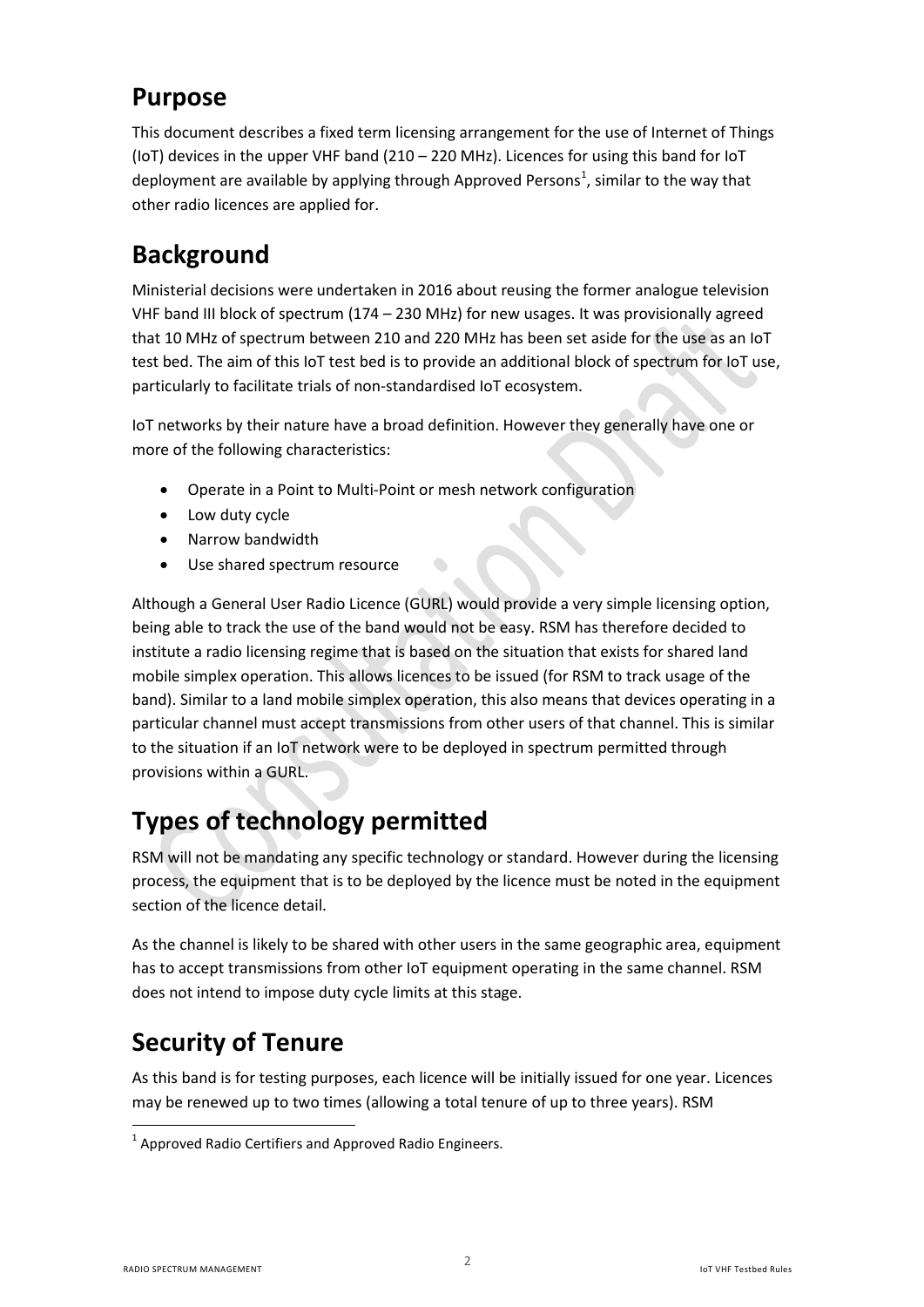anticipates to review the feasibility of maintaining this testbed or to turn this into a long term allocation sometime in 2022.

# **Channel Plan**

RSM has considered existing IoT technologies and standards, as well as the FCC's part 90.259 land mobile radio devices that are permitted to operate in the band 217 – 220 MHz. Almost all IoT services reviewed have an option to have an emission that is less than [2](#page-2-0)00 kHz<sup>2</sup>.

Therefore having 200 kHz channelling would allow for a significant number of current popular IoT protocols to be transposed into this band if desired. Table one outlines a channel plan for the band.

| <b>Channel</b>   | <b>Frequency</b><br>(MHz) | <b>Channel</b>    | <b>Frequency</b><br>(MHz) | <b>Channel</b>      | <b>Frequency</b><br>(MHz) | <b>Channel</b> | <b>Frequency</b><br>(MHz) |
|------------------|---------------------------|-------------------|---------------------------|---------------------|---------------------------|----------------|---------------------------|
| IoT1             | 210.100                   | IoT14             | 212.700                   | loT27               | 215.300                   | loT40          | 217.900                   |
| IoT <sub>2</sub> | 210.300                   | IoT15             | 212.900                   | loT <sub>28</sub>   | 215.500                   | IoT41          | 218.100                   |
| IoT <sub>3</sub> | 210.500                   | loT <sub>16</sub> | 213.100                   | loT29               | 215.700                   | IoT42          | 218.300                   |
| IoT4             | 210.700                   | IoT17             | 213.300                   | IoT30               | 215.900                   | IoT43          | 218.500                   |
| IoT5             | 210.900                   | IoT18             | 213.500                   | IoT31               | 216.100                   | IoT44          | 218.700                   |
| IoT6             | 211.100                   | loT <sub>19</sub> | 213.700                   | IoT32               | 216.300                   | IoT45          | 218.900                   |
| IoT7             | 211.300                   | <b>IoT20</b>      | 213.900                   | I <sub>0</sub> TT33 | 216.500                   | loT46          | 219.100                   |
| IoT8             | 211.500                   | $I$ oT $21$       | 214.100                   | IoT34               | 216.700                   | IoT47          | 219.300                   |
| IoT9             | 211.700                   | loT22             | 214.300                   | IoT35               | 216.900                   | loT48          | 219.500                   |
| loT10            | 211.900                   | IoT <sub>23</sub> | 214.500                   | IoT <sub>36</sub>   | 217.100                   | IoT49          | 219.700                   |
| <b>IoT11</b>     | 212.100                   | IoT <sub>24</sub> | 214.700                   | IoT37               | 217.300                   | loT50          | 219.900                   |
| IoT12            | 212.300                   | IoT <sub>25</sub> | 214.900                   | IoT38               | 217.500                   |                |                           |
| IoT13            | 212.500                   | IoT <sub>26</sub> | 215.100                   | IoT39               | 217.700                   |                |                           |

#### **Table One – IoT testbed channel plan**

<span id="page-2-0"></span> $^{2}$  The Zigbee band plan has a 2MHz channel width in the 2 400 – 2 483.5 MHz ISM band.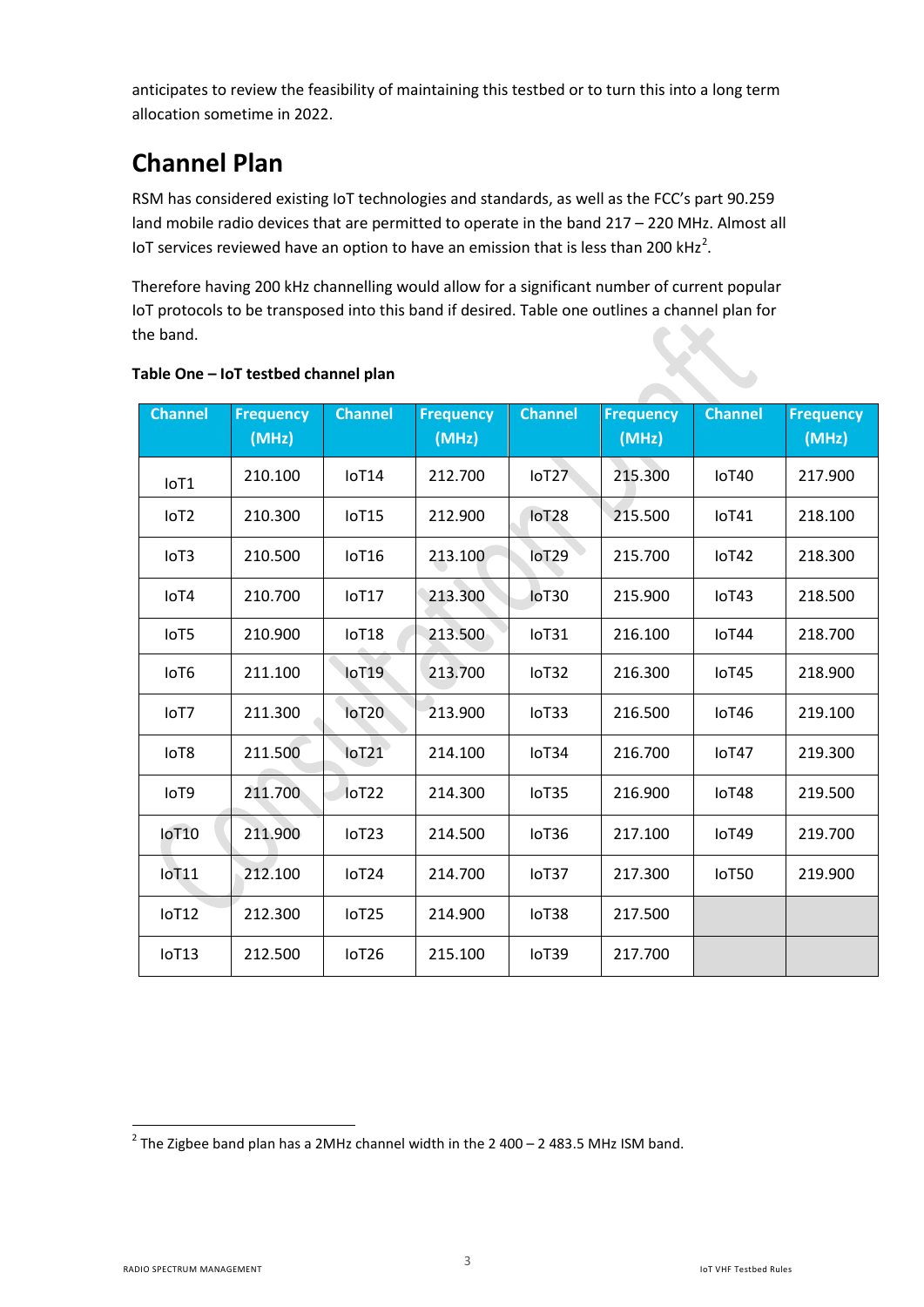### **Licensing arrangements**

#### **Shared Service**

Licences will be allocated on a first come first served basis. The band will be licensed in a similar fashion to those in the land mobile radio simplex system.

#### **Power**

Maximum power of up to -7dBW (200 milliwatts) e.i.r.p. is permitted. This is a balance between the power limits that are available to IoT networks and that equipment that is certified for the US land mobile band (2 watts). The EIRP that the device is capable of must be stated on the licence (up to the maximum power as permitted).

#### **Permitted Emissions**

As part of the licensing process, emission bandwidth must be specified as per the ITU emission designator codes. Each potential emission that would be used by the licensee must be specified on the licence.

The following emissions as shown in table two are pre-populated on a planned spectrum record to provide a template for applicants. However the Approved Person shall modify the emission designators on the licence as appropriate to recognise all potential emissions that would be used by the licensee on that specific licence (up to 200 kHz). Approved Persons shall also remove any superfluous emissions designators.

| Protocol    | <b>Designator</b> |
|-------------|-------------------|
| Sigfox      | 192KD2D           |
| NB-IoT      | 180KW7D           |
| Zigbee      | 40K0GXW           |
| LoRa        | 125KX1D           |
| FCC part 90 | 44K5G1D           |

#### **Table Two – Prepopulated emissions for spectrum records in the IoT test bed**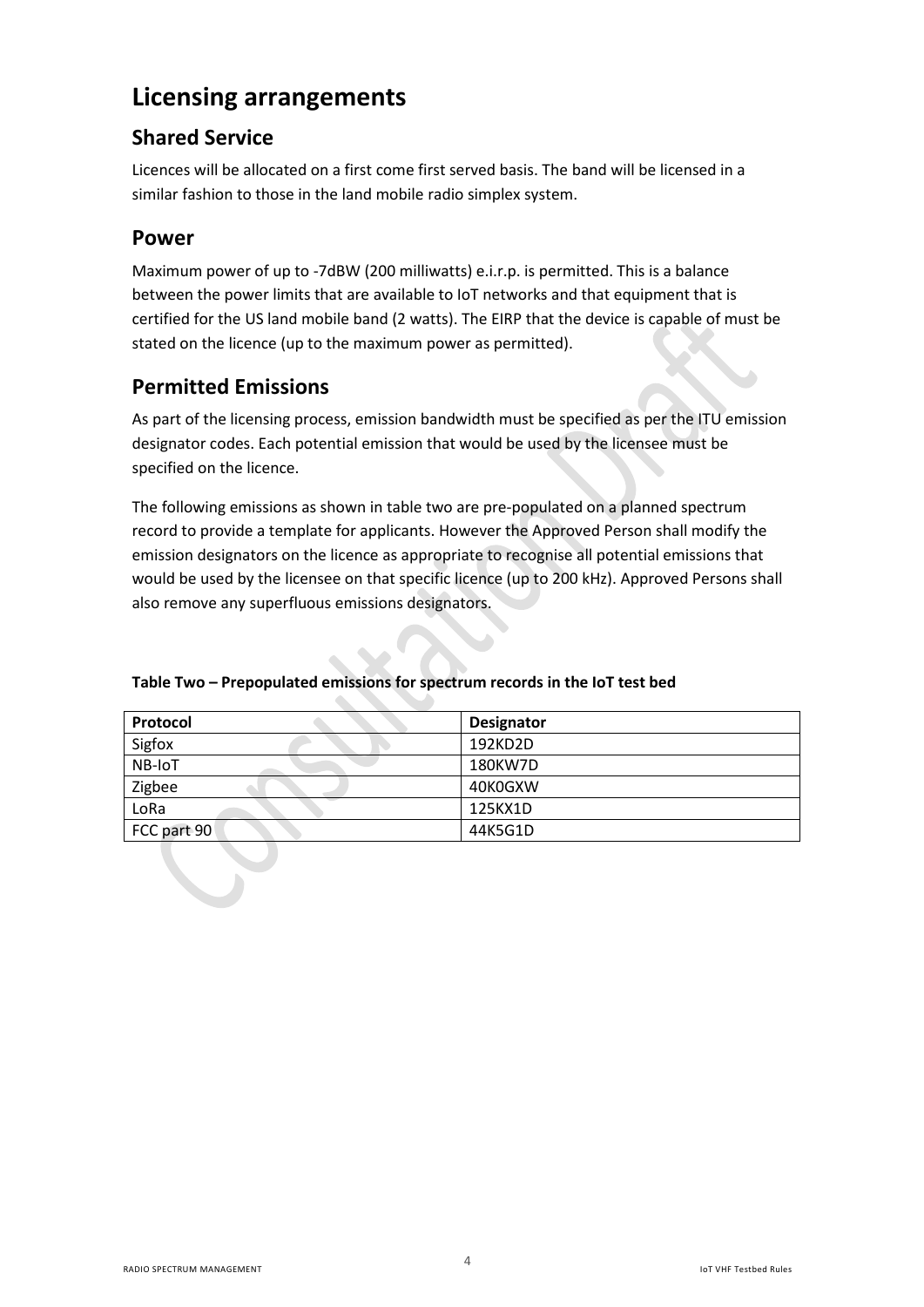#### **Licensing services in the IoT band**

As outlined in the background section, licensing services in this IoT band will be similar to the licensing process that is undertaken to land mobile radio simplex system.

Approved Persons should undertake licensing in the following way:

Use direct engineering and select the following licence type:



Preferred band "210.0 – 220.0 MHz (IoT Testbed)"

Select the spectrum band record in the Register of Radio Frequencies, as shown below in figure one:

#### **Figure One – IoT Testbed spectrum record**

| <b>Spectrum Search</b>                                                                              |                                |                                                         |                            |                     |  |  |  |  |  |
|-----------------------------------------------------------------------------------------------------|--------------------------------|---------------------------------------------------------|----------------------------|---------------------|--|--|--|--|--|
| > Please select either a Frequency value or BOTH Frequency From and Frequency To and select Search. |                                |                                                         |                            |                     |  |  |  |  |  |
|                                                                                                     | <b>El Show Search Criteria</b> |                                                         |                            |                     |  |  |  |  |  |
|                                                                                                     |                                |                                                         |                            |                     |  |  |  |  |  |
| Channel $\blacktriangle$                                                                            |                                | Spectrum Low (MHz) ▲<br>Spectrum High (MHz) $\triangle$ | <b>Ref. Frequency(MHz)</b> | <b>Service</b>      |  |  |  |  |  |
| <b>GBANDLMR</b>                                                                                     | 174.000000                     | 184,000000                                              |                            | Land Mobile         |  |  |  |  |  |
| <b>FUTURE1</b>                                                                                      | 184,000000                     | 210,000000                                              |                            | Other               |  |  |  |  |  |
| IOT <sub>1</sub>                                                                                    | 210.000000                     | 220,000000                                              |                            | Land Mobile         |  |  |  |  |  |
| <b>FUTURE2</b>                                                                                      | 220,000000                     | 230,000000                                              |                            | Other               |  |  |  |  |  |
| DTTV33                                                                                              | 226.592000                     | 228.128000                                              |                            | <b>Broadcasting</b> |  |  |  |  |  |
| LM230                                                                                               | 230.000000                     | 300,000000                                              |                            | Land Mobile         |  |  |  |  |  |
|                                                                                                     |                                |                                                         |                            |                     |  |  |  |  |  |

Application:

When the appropriate IoT spectrum record has been selected, direct engineering shall be selected, as shown in figure two.